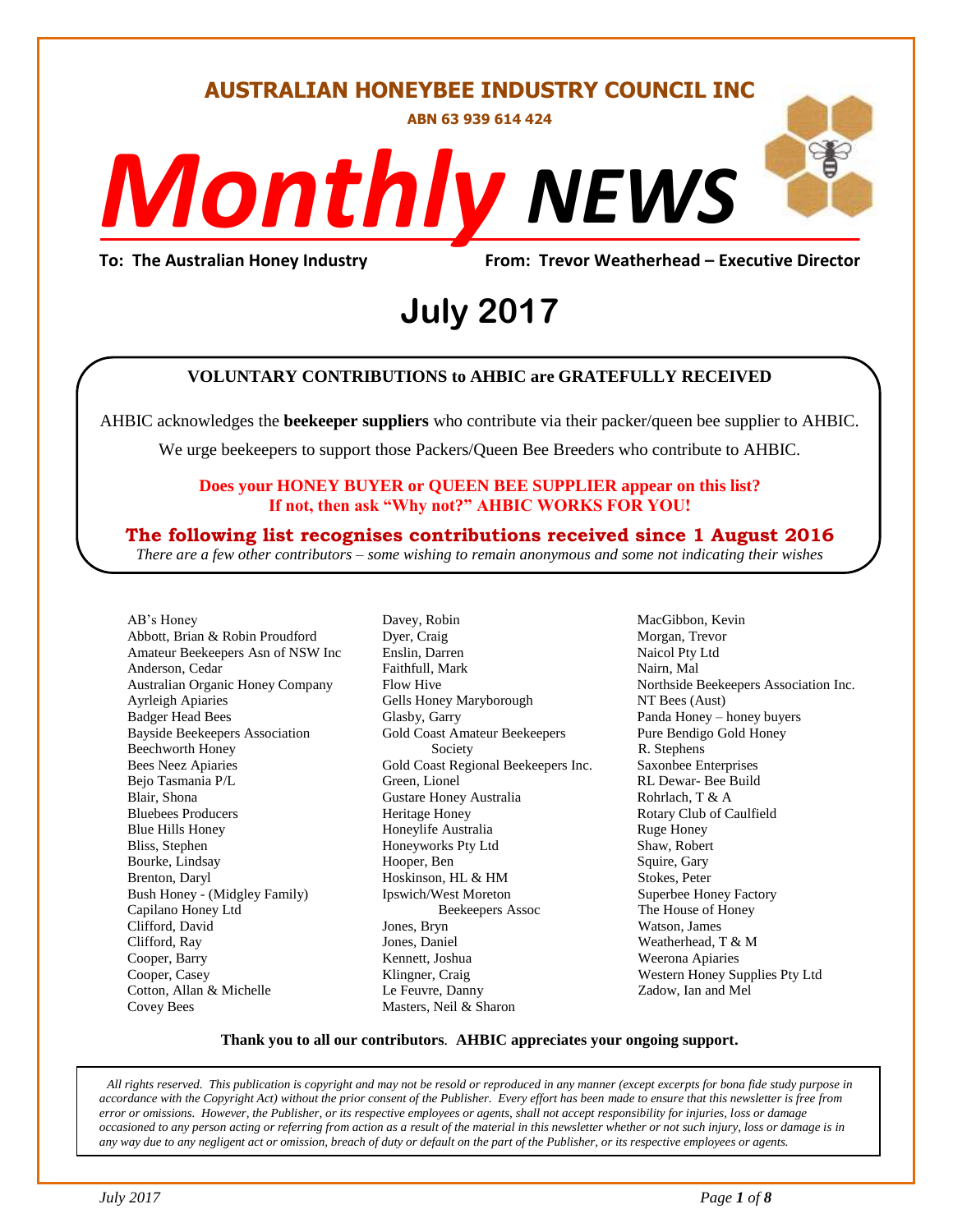#### **WARNING**

It has been brought to my attention that canola may soon be sprayed for insects. I am told the chemical of choice in dimethoate.

Dimethoate is very deadly to bees and has a reasonable residual time. So if you are on canola check to see if the famers are going to spray.

#### **AHBIC AGM**



The AHBIC AGM was held in Adelaide on 8 July, 2017.

The results of the elections were:-

Deputy Chairperson – Peter McDonald

As Peter was on the Executive and had a year to run on his appointment there now existed three (3) vacancies on the Executive. Those elected were:-

Leilani Leyland (two years) Jodie Goldsworthy (two years) Phillip McHugh (one year which is the remainder of Peter McDonald's term)

The remainder of the Executive are Chairperson Lindsay Bourke, Executive member Ian Zadow, whose terms expire next year, and Executive Director Trevor Weatherhead

Thanks to Craig Klingner, Casey Cooper and Neil Bingley for their service to the previous Executive.

There were many decisions made at the AGM. For more information contact your State AHBIC delegate.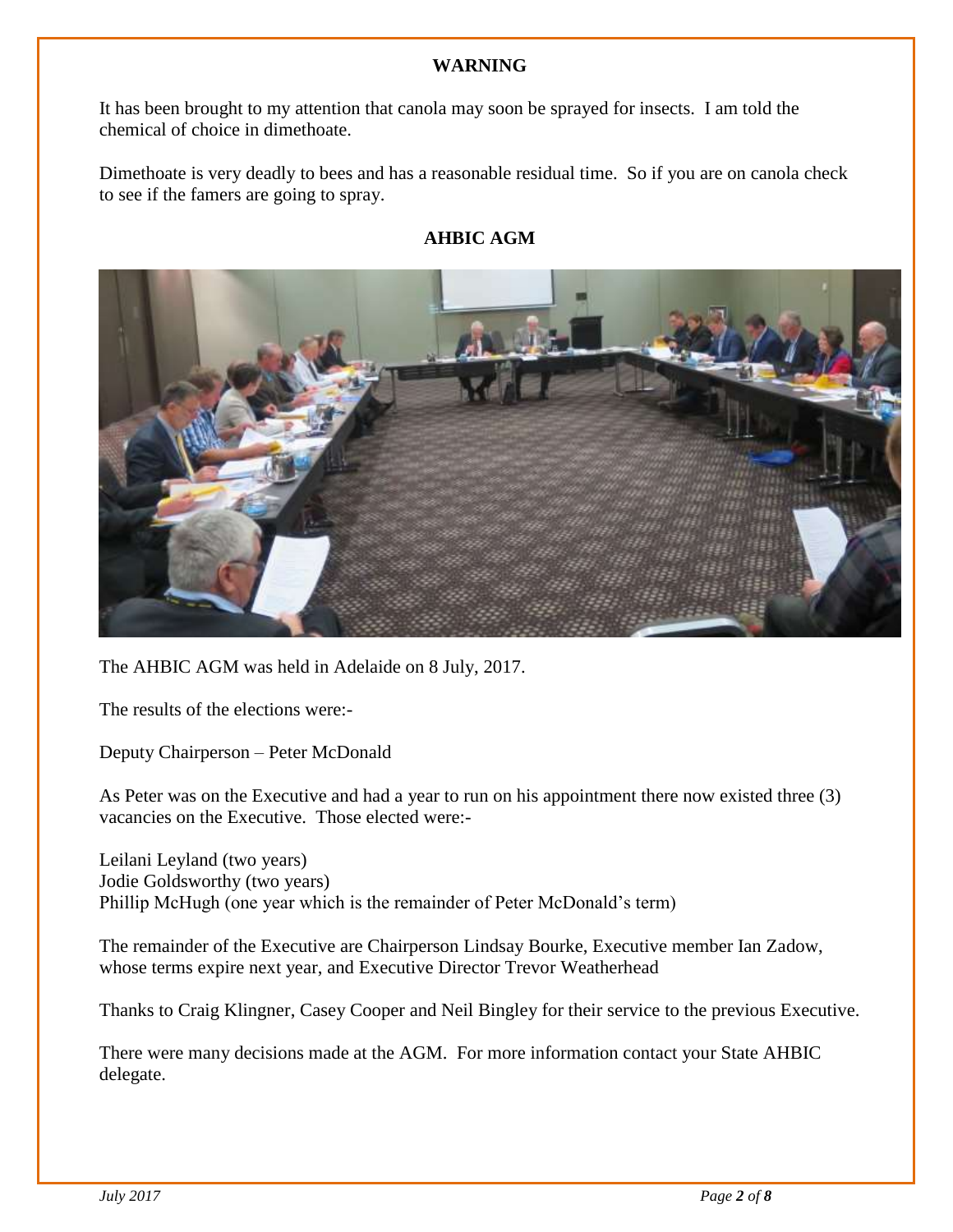#### **CHANGE IN HONEY LEVY**

One decision taken at the AGM was to ask Minister Joyce to re-arrange the current honey levy by increasing the NRS component to 0.3 cents per kilogram and reduce the EPPR component to 2.7 cents per kilogram. This is in line with motions agreed to at all the State conferences.

A letter has been sent to Minister Joyce to ask him to put this in place.

#### **VALE NOEL BINGLEY**

Noel Bingley, Neil Bingley's father, passed away on 19 July, 2017. His funeral was held on 27 July. Our thoughts are with his family. Noel had been very active within the New South Wales Apiarists Association under the previous name of Commercial Apiarists Association of New South Wales.

#### **THIRD AUSTRALIAN BEE CONGRESS**

Planning is well underway for the Third Australian Bee Congress to be held on the Gold Coast from 27 to 30 June 2018. The website is<http://australianbeecongress.com.au/>You can register on the website to receive updates as they come out.

Please make sure you put this down in your diary for next year. We will have an exciting range of speakers on various subjects around the theme of the Congress "Pollination and beekeeping for the future".

#### **AGM**

Annual conferences for 2018, in chronological order, as I currently have them are:-

| WA Farmers Federation – Beekeepers Section        | $4$ May -            |
|---------------------------------------------------|----------------------|
| South Australian Apiarists Association            | 17 May -             |
| Tasmanian Beekeepers Association                  | 26 May -             |
| Victorian Apiarists Association                   | $31$ May $-1$ June - |
| Australian Honey Bee Industry Council             | 1 July – Gold Coast  |
| New South Wales Apiarists Association             | <b>TBA</b>           |
| Queensland Beekeepers Association                 | <b>TBA</b>           |
| Honey and Packers Marketers Association           | <b>TBA</b>           |
| National Council of Crop Pollination Associations | <b>TBA</b>           |
| Australian Queen Bee Breeders Association         | <b>TBA</b>           |

#### **UPDATE ON TOWNSVILLE INCURSION**

With the *National Response Plan for the Eradication of Varroa jacobsoni from Queensland* now in the 'proof of freedom' stage, the Queensland Department of Agriculture and Fisheries (QDAF) is continuing its strong focus on Asian honey bee (AHB - *Apis cerana*) surveillance in the Townsville City Council local government area, including destruction and testing of any AHB that are found for *V. jacobsoni*. QDAF are also continuing to work with industry to provide the necessary confidence that *V. jacobsoni* is not present in managed hives in the Townsville region.

AHB have not been detected in the Townsville region since November 2016, despite extensive surveillance and public promotion in the area. However, the search for any possible remaining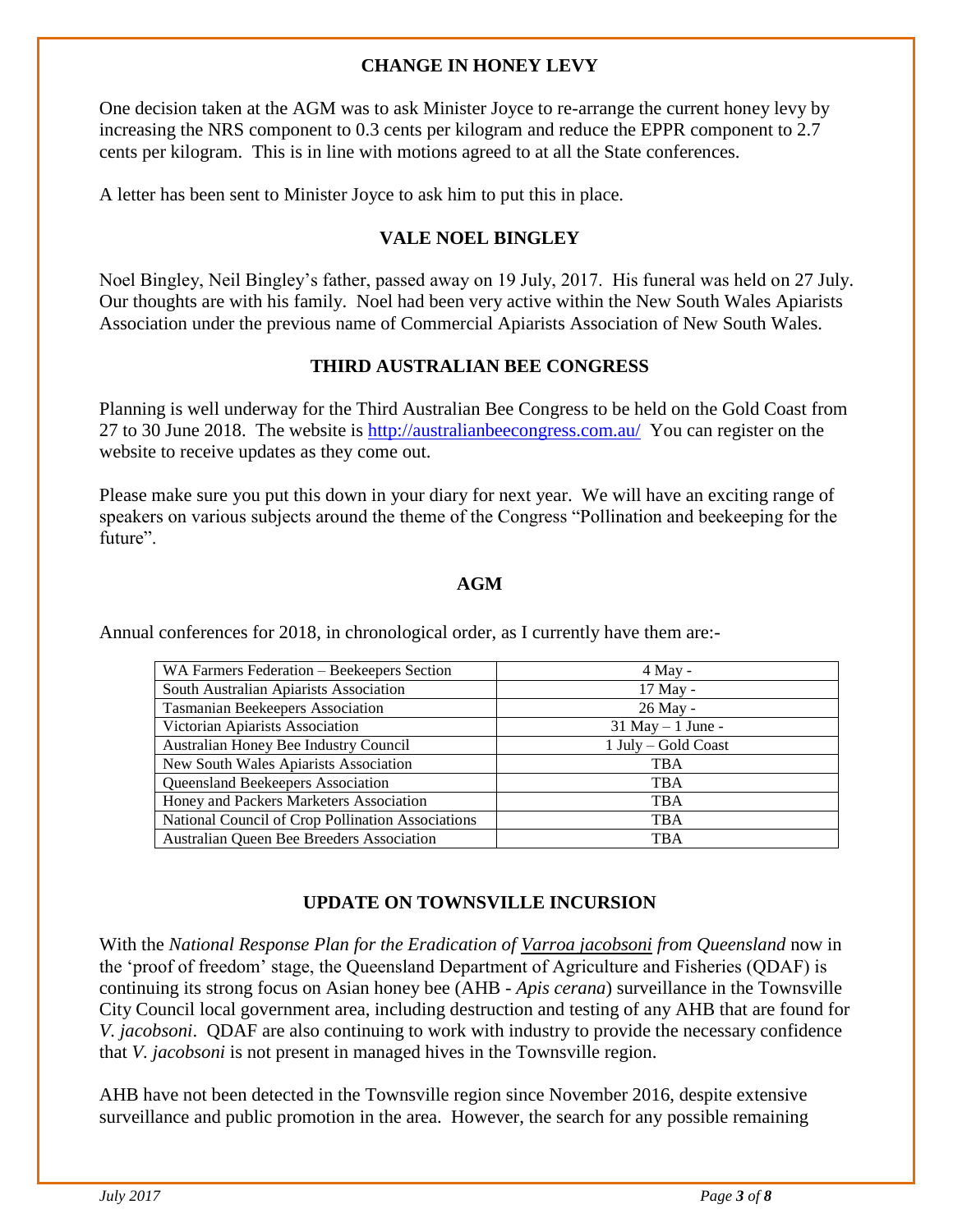colonies of *A. cerana* which could be harbouring *V. jacobsoni* remains a strong focus of the National Varroa Mite Eradication Program (NVMEP).

The NVMEP will be reviewing the current Response Plan in the near future as a result of the transition from the 'eradication phase' to the 'proof of freedom' phase and in response to any recommendations from the efficiency audit which is nearing finalisation.

Varroa mites have the potential to significantly damage the Australian agricultural sector and the bee industry, disrupting honey production and pollination services.

For more information visit [www.daf.qld.gov.au](http://www.daf.qld.gov.au/) or to report suspicious bee activity please contact the QDAF Customer Service Centre on 13 25 23.

#### **NEW CHEMICAL REGISTRATIONS**

**Application no.:** 109539<br>**Product name:** 2007 2008 2009

**Applicant name:**  $Qzcrop Pty L$ <br>**Applicant ACN:**  $160 656 431$ **Applicant ACN:**<br>Summary of use: **Date of registration/approval: Product registration no.:** 84035<br> **Label approval no.:** 84035/109539 Label approval no.:

**Application no.:** 108332<br> **Active constituent/s:** Lambda-cyhalothrin **Active constituent/s:**<br>**Applicant name:** 

**Applicant ACN:** 604 583 851<br> **Summary of use:** For use in a

**Date of approval:**  $14$  July 2017<br>**Approval no.:** 83472 Approval no.:

**Product name: Product name: Product name: Product name: Active constituent/s: Product name: Product 225 G/L** methomyl (an anti-cholineste 225 g/L methomyl (an anti-cholinesterase compound)<br>Ozcrop Pty Ltd For the control of insect pests in various crops 4 July 2017

> **Crystal Crop Protection** (Australia) Pty Ltd For use in agricultural chemical products

#### **MACADAMIA POLLINATION**

This from Catch the Buzz. Beekeepers are currently starting to look at moving hives into macadamia pollination.



*For the study – funded by Hort Innovation and Plant & Food Research and the Australian Macadamia Society (AMS) – researchers conducted a trial in a Bundaberg orchard which investigated pollination impacts on four different nut varieties.*

*The trials showed that, when researchers hand-pollinated flowers along rows of different varieties, in almost all cases (44 of 47 trials), more than double the nuts were produced compared to those not hand pollinated. This suggested that when pollinators, particularly bees, had the opportunity to transfer pollen between different macadamia varieties, similar results could occur.*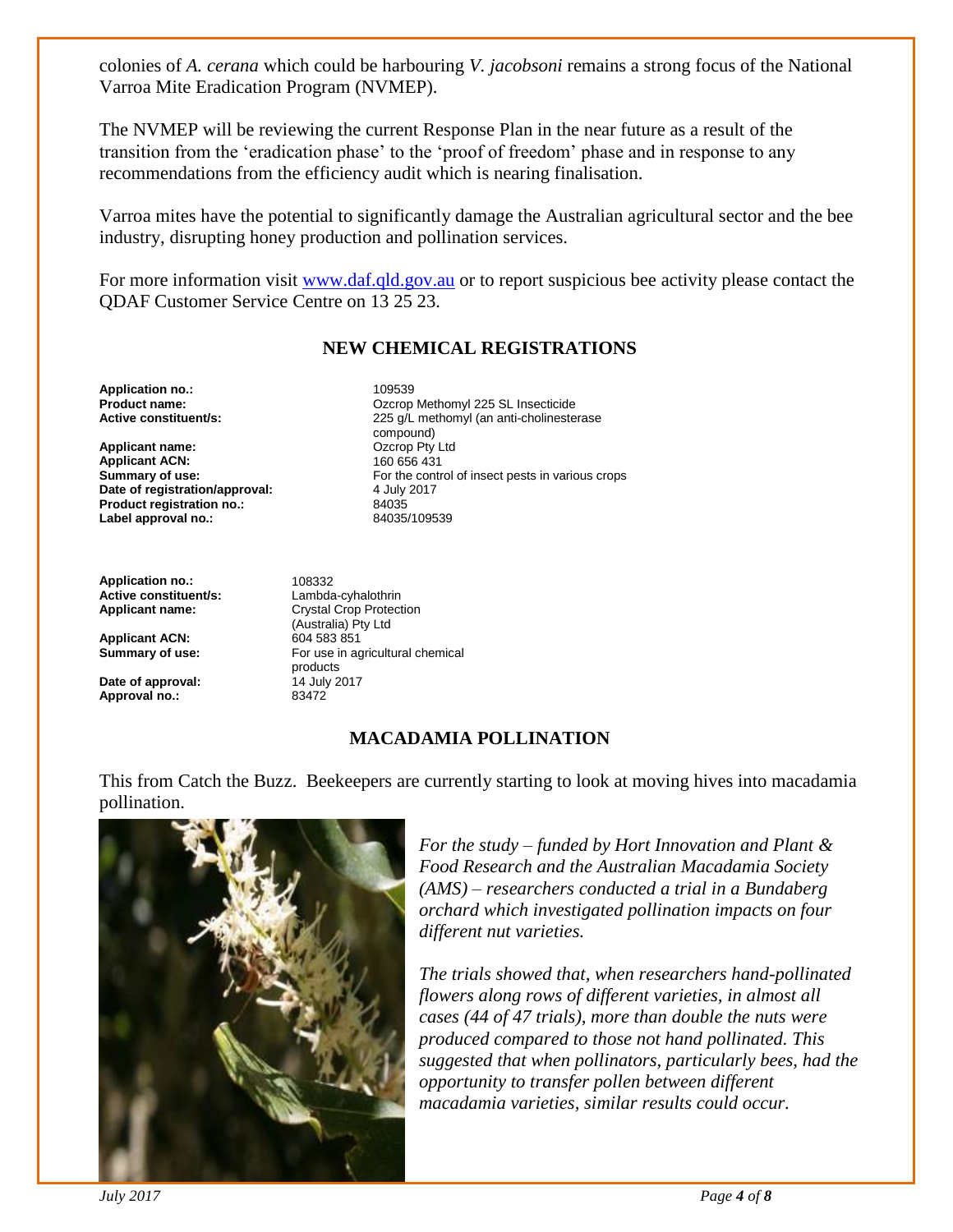*Hort Innovation chief executive John Lloyd said these findings complement a range of efforts underway through the grower-owned not-for-profit company.*

*"The consumer appetite for Australian macadamia nuts is insatiable with a trade-focused agenda seeing the export value jumping 66 per cent between 2015 and 2016 to \$253M," he said.*

*"Domestically, 19 per cent of households are consuming macadamias, and we are working with industry and the AMS to increase that figure through a three-year \$5.5M marketing campaign being delivered using grower levies. This research, along with a host of other projects, will further support those efforts."*

*Lead researcher, Plant and Food Research pollination scientist Dr Brad Howlett, said the project also uncovered important early findings about pollinators.*

*"Honeybees are the most common macadamia pollinators but we also see stingless bees, lycrid beetles, soldier beetles and flies," he said.*

*"Research has shown the more varied the pollinators, the better. This is because pollinators are more likely to complement each other by moving pollen between trees in different ways."*

*Dr Howlett said growers needed to choose varieties for planting carefully because pollination from one tree to the next can only occur between varieties that flower at the same time. AMS chief executive Jolyon Burnett said insect numbers are affected by weather and surrounding habitat, so it is important for growers to know what is happening in their orchard to make the most of surrounding pollination services.*

*"Monitoring insects visiting flowers will allow growers to adjust their strategies to increase the number and consistency of flower visits across their orchards," he said. "For example, if flower visits are low, introducing honey bee or stingless bee hives will significantly boost the number of insects visiting flowers."*

#### **PUSH FOR SECURE POLLINATION TO BOOST FARM PRODUCTIVITY**

Some of the most important questions and concerns currently facing pollination-dependent industries will be answered in an Australian first, multi-million dollar research project.

The 'Securing Pollination for More Productive Agriculture: Guidelines for effective pollinator management and stakeholder adoption' project is supported by funding from the Australian Government Department of Agriculture and Water Resources as part of its Rural R&D for Profit programme.

It will support collaboration between Australia's most knowledgeable bee and pollination researchers to assess the contribution of pollinators to nine Australian crops (apples pears, lucerne, almonds, canola, melons, blueberries, raspberries, mangoes), investigate reestablishing native vegetation to support pollinator food and nesting resources, and use new technologies to communicate the findings to farmers.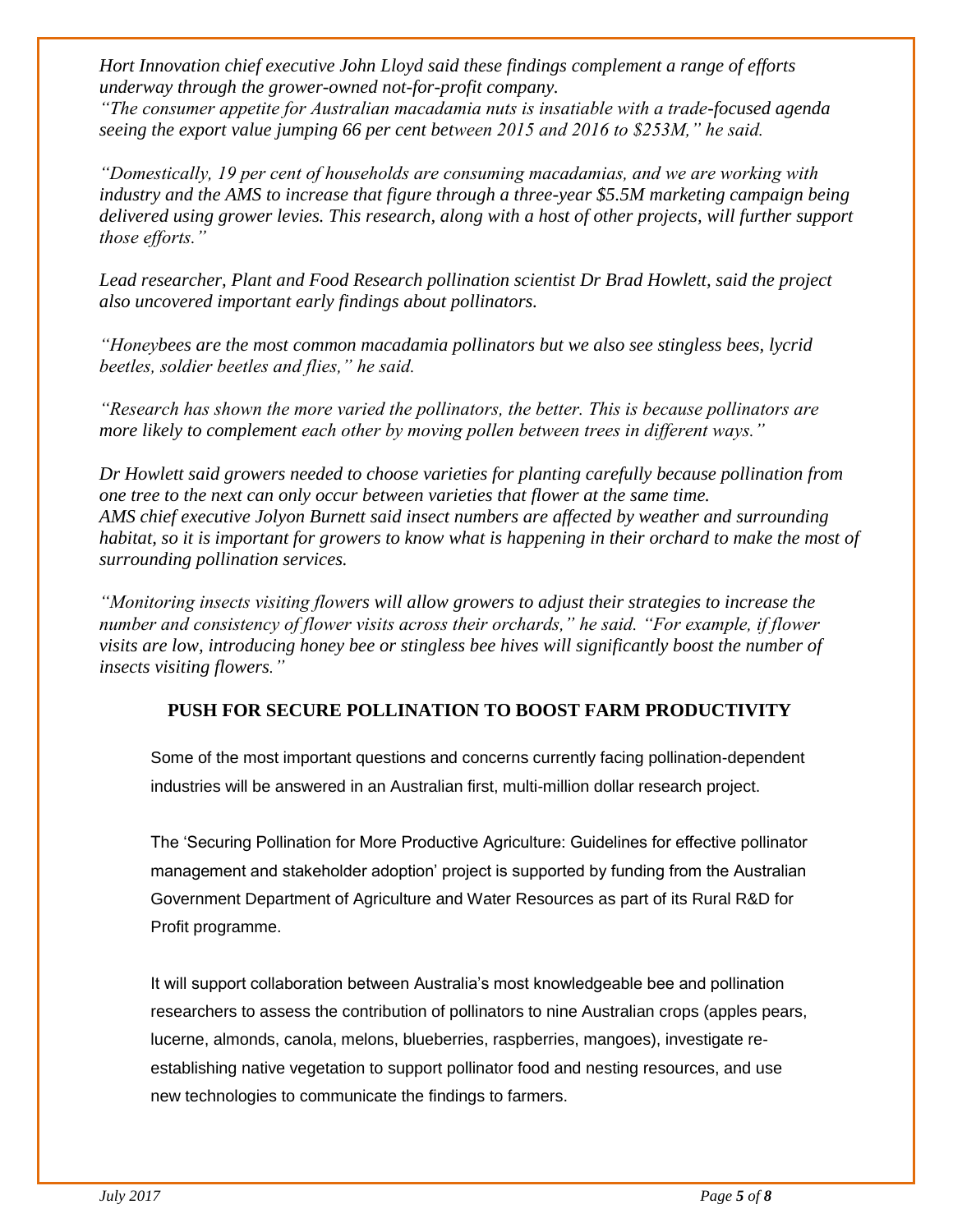Four sub-projects will be carried out under the project, managed by the Rural Industries Research and Development Corporation (RIRDC), and co-funded and delivered by Australian National University, University of Adelaide, University of New England and University of Sydney.

The agricultural sector will be represented by project partners including Lucerne Australia, Apple and Pear Growers Australia SA, Almond Board of Australia, Australian Melon Association, Australian Mango Industry Association, and Raspberries and Blackberries Australia.

Paul Blackshaw is RIRDC's Project Manager. He says the outcomes of the four year project will offer multiple benefits to a wide range of sectors.

"From securing productive agricultural environments, to improving vegetation, to future proofing against disease and pests like Varroa and boosting honey bee colonies, this project will help agricultural and horticultural producers to improve yields and rates of pollination," Mr Blackshaw said.

Initial research work has already begun including experiments to assess pollination deficits in apple orchards and pollinator habitats in the Adelaide Hills, as well as pollination field work with the blueberry and raspberry sectors in New South Wales.

Other partners to the project include Horticulture Innovation Australia, Primary Industries and Resources SA, Department of Environment Water and Natural Resources SA, Trees for Life, Greening Australia, Costa, Native Vegetation Council, Natural Resources Northern and Yorke (SA), SA Australian Apiarist Association, O'Connor NRM, Adelaide and Mount Lofty Ranges NRM Board and TERN Eco-informatics.

#### **Ends**

#### **Media contact: Megan Woodward 0487 352 859**

*This project is supported by Rural Industries Research and Development Corporation, though funding from the Australian Government Department of Agriculture and Water Resources as part of its Rural R&D for Profit programme, as well as Horticulture Innovation Australia, Australian National University, University of Adelaide, University of New England, University of Sydney, Adelaide and Mount Lofty Ranges Natural Resources Management Board, Almond Board of Australia, Apple and Pear Growers Association (SA), Australian Mango Industry Association, Australian Melon Association, Costa, Department of Environment Water and Natural Resources SA, Greening Australia, Lucerne Australia, Native Vegetation Council, Natural Resources Northern and Yorke, O'Connor NRM, Primary Industries and Resources SA, Raspberries and Blackberries Australia, South Australian Apiarist Association, Terrestrial Ecosystems Research Network Eco-informatics and Trees For Life.*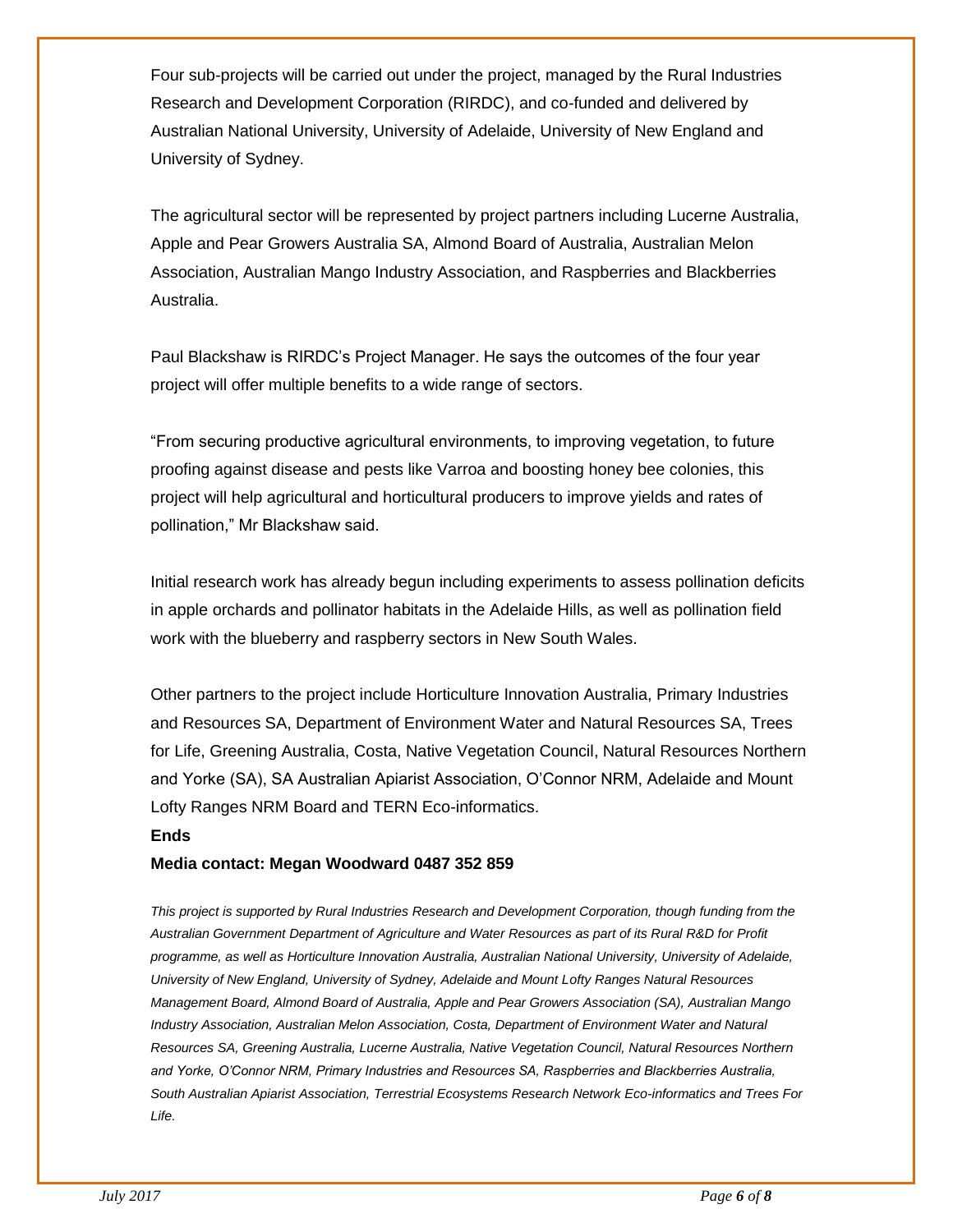### **STOP PRESS**

The information on sponsorship packages and trade show sites for the 3<sup>rd</sup> Australian Bee Congress in July 2018 is now available.

If you have not yet received this information contact Therese Kershaw at [tradeshow@australianbeecongress.com.au](mailto:tradeshow@australianbeecongress.com.au) and she will send you out the information. Sponsorship and trade show sites are excellent ways to put your name out there and also show your wares to the beekeeping industry of Australia.